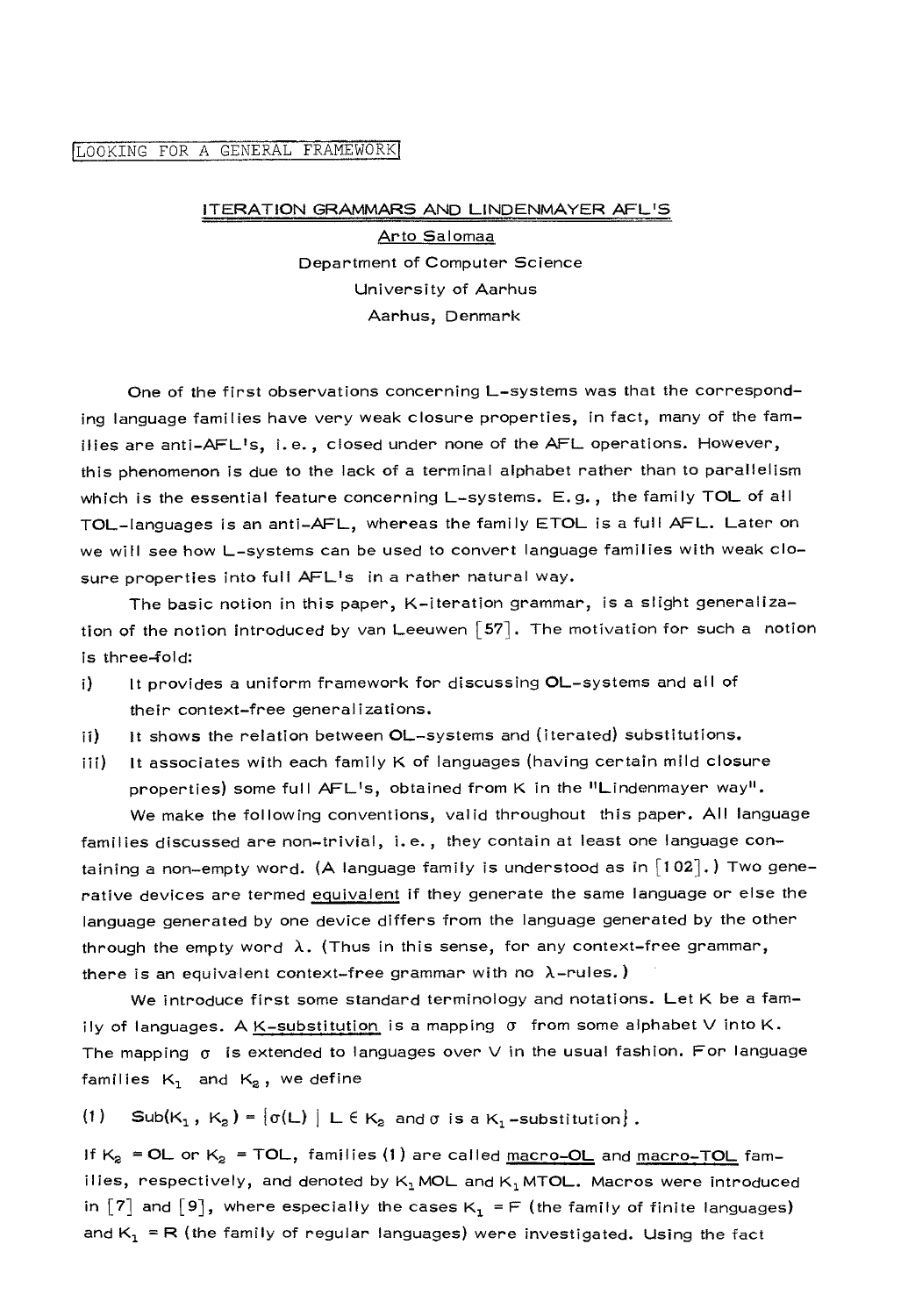$(cf. [55])$  that the family of EOL-languages is closed under arbitrary homomorphism, it is easy to show that

$$
\mathsf{FMOL} = \mathsf{EOL}.
$$

(There seems to be no short direct proof for the inclusion  $\text{FMOL} \subseteq \text{EOL.}$ ) Similarly, one can prove that

 $FMTOL = RMTOL = ETOL$ .

On the other hand, FMOL is properly included in RMOL because Hermanls language

$$
h^{-1}\{a^{2^n} \mid n \ge 0\} \text{ with } h(a) = a, h(b) = \lambda,
$$

is in the difference RMOL-FMOL, cf. [35]. The family RMOL is the smallest full AFL (and the smallest AFL) including the family OL, cf.  $\lceil 9 \rceil$  or  $\lceil 55 \rceil$ . It is also the closure of FMOL under inverse homomorphism.

We will now present the basic definition. Let K be a family of languages. A <u>K-iteration grammar</u> is a quadruple G =  $(V_{N}, V_{T}, S, U)$ , where  $V_{N}$  and  $V_{T}$  are disjoint alphabets (of nonterminals and terminals),  $S \in V^+$  with  $V = V_N \cup V_T$  (initial word) and U =  $\{\sigma_1, \ldots, \sigma_n\}$  is a finite set of K-substitutions defined on V and with the property that, for each i and each  $a \in V$ ,  $\sigma_1(a)$  is a language over V. The language generated by such a grammar is defined by

$$
(2) \quad L(G) = \cup \sigma_{i_1} \cdots \sigma_{i_k}(S) \cap \vee_{T}^*,
$$

where the union is taken over all integers  $k \ge 1$  and over all ordered k-tuples  $(i_1,\ldots,i_k)$  with  $1 \leq i_j \leq n$ . The family of languages generated by K-iteration grammars is denoted by  $K_{\text{iter}}^{(t)}$  . By  $K_{\text{iter}}^{(t)}$  we denote the subfamily of  $K_{\text{iter}}$  , generated by such grammars, where U consists of at most t elements, for some  $t \geq 1$ .

The different OL-families can now be easily characterized within this framework. Consider the special case  $K = F$ . Then

$$
K_{\text{iter}}^{(1)} = F_{\text{iter}}^{(1)} = \text{EOL} = \text{FMOL}.
$$

(Note that it suffices to choose, for each  $a \in V$ ,  $\sigma(a)$  to be the language consisting of the right sides of the productions with a on the left side.) Similarly,

$$
F_{\text{iter}} = \text{ETOL} (= \text{FMTOL} = \text{RMTOL}).
$$

The families with D and/or P are characterized as follows. D means that the  $\sigma$ 's are homomorphisms, P means that the  $\sigma$ 's are  $\lambda$ -free. Thus, EPDTOL is the subfamily of  $F_{\text{iter}}$ , obtained by such grammars where all substitutions  $\sigma$  are  $\lambda$ free homomorphisms.

If one wants to consider families without  $E$  (OL, TOL, etc.), then one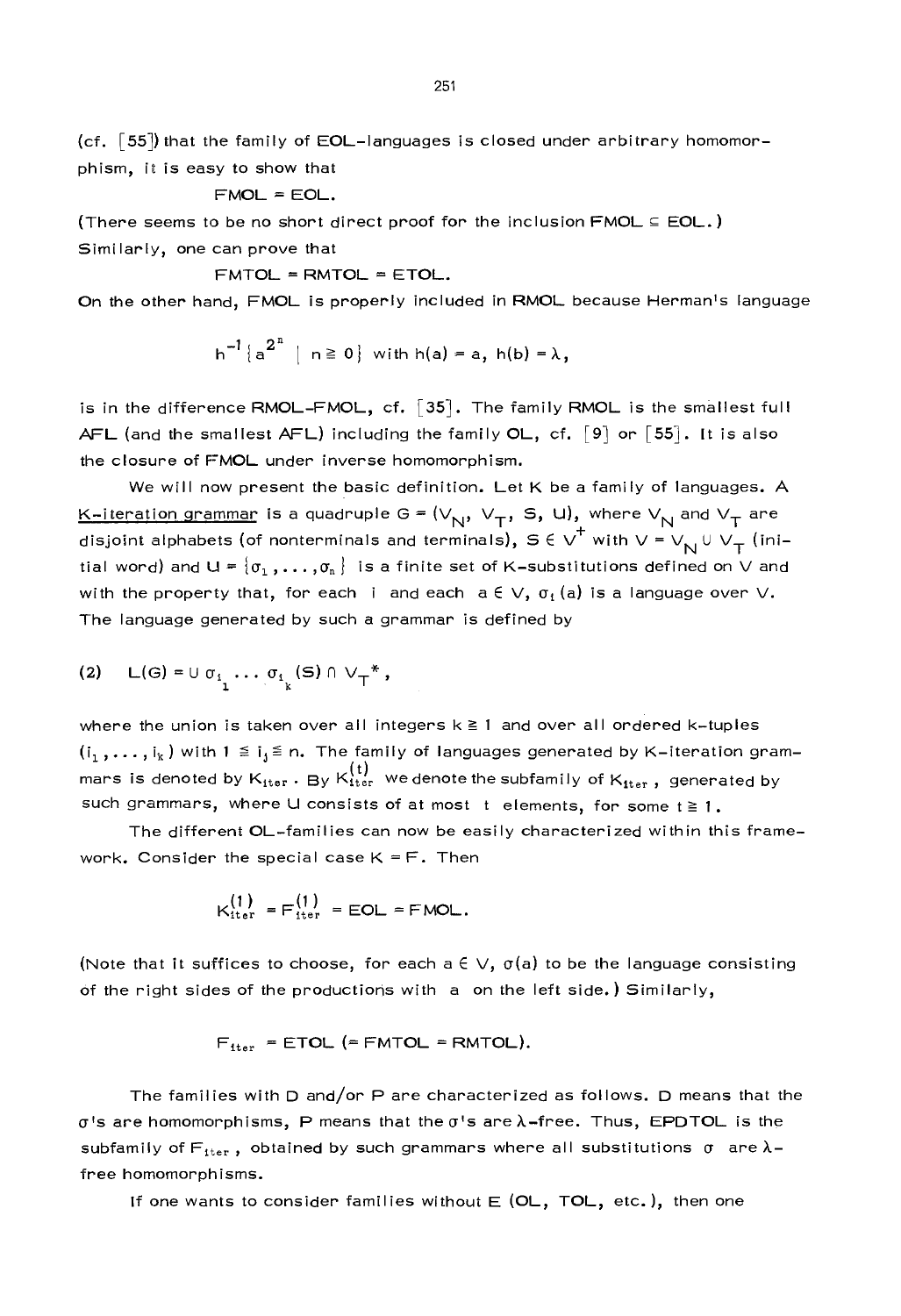simply assumes that  $V_{\rm N}$  is empty (which means that the intersection with  $V_{\rm T}^*$  in (2) is superfluous). Note that in the general case the generative capacity is not affected by assuming that  $S \in V_{N!}$ . Finally, the macro-families KMOL and KMTOL are obtained by K-iteration grammars satisfying the following condition. There is a sub-alphabet  $V_1$  of  $V_{\overline{N}}$  such that, for each i and each a  $\in V_1$ ,  $\sigma_t$  (a) is a finite language over  $V_{N}$ . Furthermore, for each i and each a  $\epsilon V_{T}$ ,  $\sigma_1$  (a) is empty and, for each i and each a  $\in V_{N} - V_{1}$ ,  $\sigma_{1}(a)$  is a language (in K) over the alphabet  $V_{T}$ . (Here it is assumed that K contains all finite languages.)

Thus, all context-free L-systems find their counterpart in this formalism. Note, however, that so far (apart from regular macros) one has not considered in the theory of L-systems cases more general than  $K = F$ .

The basic tool needed in proofs for closure results is the following Theorem 1. We say that a K-iteration grammar is  $\lambda$ -free iff each of the substitutions  $\sigma_i$  is  $\lambda$ -free.

Theorem 1.  $([55], [57], [103])$  Assume that K is a language family closed under finite substitution and intersection with regular languages. Then for each K-iteration grammar, there is an equivalent  $\lambda$ -free K-iteration grammar.

Applying standard AFL-theory and the technique used to prove Medvedev<sup>1</sup>s Theorem for finite automata, one can establish the following results:

Theorem 2. Assume that K satisfies the hypothesis of Theorem 1 and, furthermore, contains all regular languages. Then all of the families  $K_{\text{iter}}$ ,  $K_{\text{iter}}^{(t)}$ , for any  $t \ge 1$ , KMOL and KMTOL are full AFL's.

Thus, Theorem 2 can be applied whenever K is a cone (also called a full trio). Since the full AFL<sup>1</sup>s associated with K are obtained by parallel rewriting, they are naturally called Lindenmayer AFLIs. Apart from the obvious inclusions

$$
\mathsf{KMOL} \subseteq \mathsf{KMTOL} \subseteq \mathsf{K_{iter}}\text{, }\mathsf{KMOL} \subseteq \mathsf{K_{iter}^{\{1\}}} \subseteq \mathsf{K_{iter}^{\{2\}}} \subseteq \ldots \subseteq \mathsf{K_{iter}}\text{,}
$$

very little is known about these AFL<sup>1</sup>s, e.g., about the strictness of the inclusions.

It is shown by van Leeuwen ("Notes on pre-set pushdown automata", this volume) that  $R_{\text{iter}}^{(1)}$  equals the family of languages accepted by pre-set pushdown automata. (In van Leeuwen's terminology, R<sub>iter</sub> could be called "hyper-algebraic multiextension of regular languages<sup>11</sup>.)

A natural notion from the point of view of L-systems in AFL-theory is that of a hyper-AFL. By definition, a family K satisfying the hypothesis of Theorem 2 is a hyper-AFL iff  $K_{iter} = K$ . Hyper-AFL<sup>I</sup>s are discussed in the paper by P.A. Christensen (this volume). This approach shows that, among the L-families, the family ETOL has a very interesting mathematical property.

Iteration grammars have been generalized by Derick Wood ("A note on Linden-